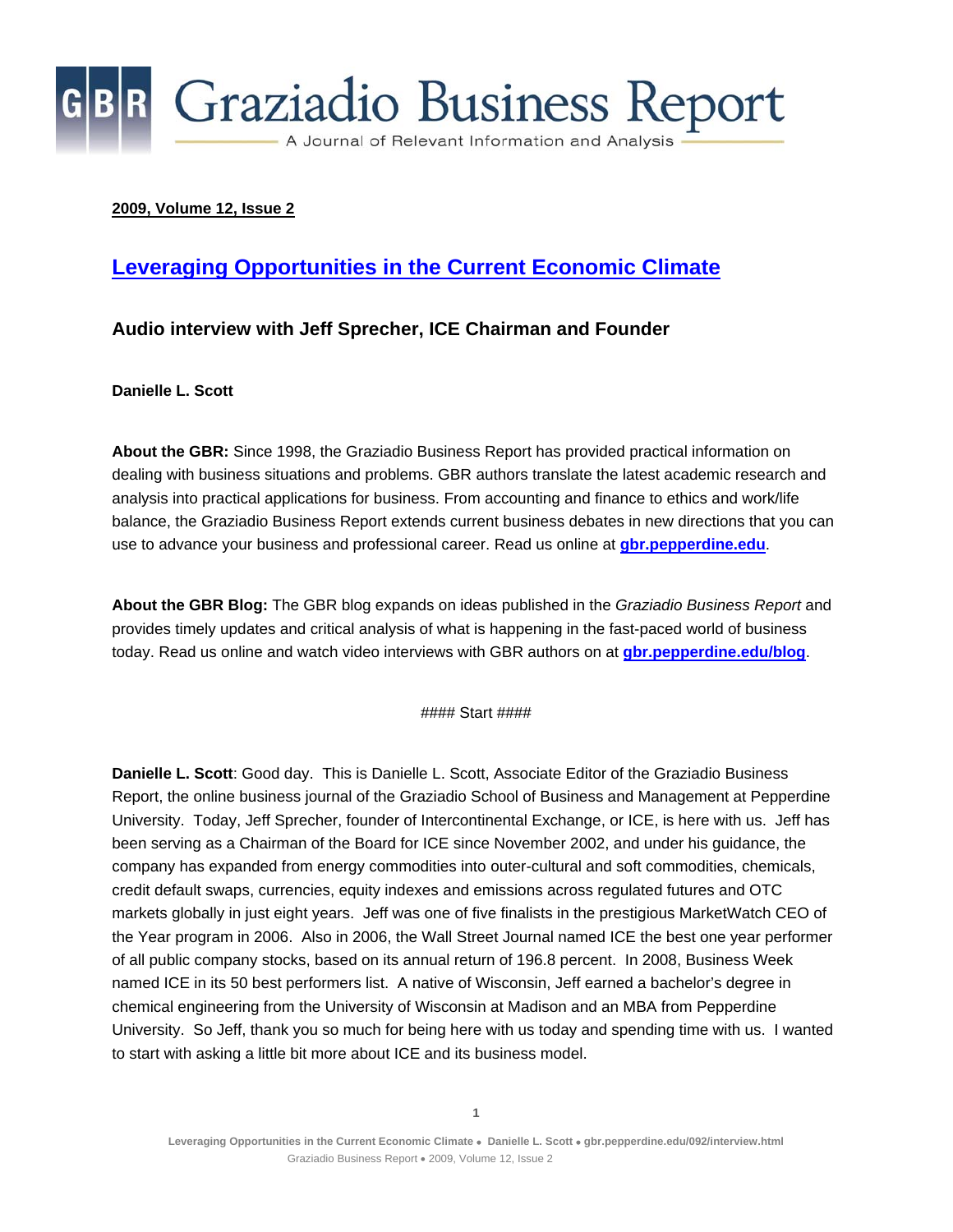A Journal of Relevant Information and Analysis

**Jeff Sprecher**: Sure, and thank you for having me Danielle. As you mentioned in your introduction, we're a commodities and derivative exchange and so we host the trading of a number of different commodities and derivatives in different asset classes, and basically we charge a commission on every trade. So maybe in layman's terms, you can think of us like an eBay where we match buyers and sellers and don't have a stake in the ultimate price, but we do charge a commission when the buyer and seller meet.

**Danielle L. Scott**: Now, also in my introduction I mentioned that you got a bachelor's degree in chemical engineering. So can you tell us more about your career path and what led you to ICE? How did you go from a chemical engineering major to the Chairman of a Board of a global exchange company?

**Jeff Sprecher**: Sure. Well, after graduating from the University of Wisconsin, I went to work for a Wisconsin-based company called Trane, T-R-A-N-E, an air-conditioning company, and became an industrial sales engineer. And one of the products that Trane sold were steam turbines that were used for the generation of electric power, and so I ultimately made my way to Los Angeles to open a sales office for Trane, and it just so happened that that was a moment in time when our country was deregulating the electric power markets. And so I was attending Pepperdine University at night while I was working during the day, and I met a couple of colleagues through Pepperdine who also were interested in the electric power market, and together we just decided to go ahead and start a company to build electric power plants and take advantage of the deregulating markets. Those markets were really being deregulated to foster the development of alternative power plants, and it's why California was in the lead, if you will, around the country in the deregulation efforts. And so my colleagues and I formed this company right at a moment in time when there was tremendous change going on and also it happened to be at a moment in time where Wall Street was very, very robust. And I happened to meet Michael Milken and the team from Drexel Burnham Lambert, who at the time were raising a lot of money for companies through junk barn offerings and other debt instruments, and we were able to raise significant amounts of money on Wall Street and beginning to build power plants. So we acted, in a way, like a typical real estate developers in that we would put together partnerships to own these power plants, and we became the general partners. And over a period of about 15 years, I ended up having ownership interests in various power plants around the U.S. And so again, California, in the 1990s, sought to further deregulate the power industry and one of the ideas that the state had was to create a power exchange where buyers and sellers could buy power at the wholesale level. And a number of us in the industry were very, very concerned about this exchange. We saw that it had some flawed business models around it, we felt that it could be manipulated and we ultimately felt that it could threaten the power industry, so I decided to create a power exchange as a foil to what was going on in California. And unfortunately the state actually passed a law that required everybody in California to use the government-run exchange, so I decided to set up a different exchange outside of California so that the rest of the country could have an alternative model. And that today is the company that I run, called Intercontinental Exchange. So my intent was actually never to work here or never to run a business; I was simply trying to do something to protect my power plant businesses. But I became so interested in the trading business and the revolution that's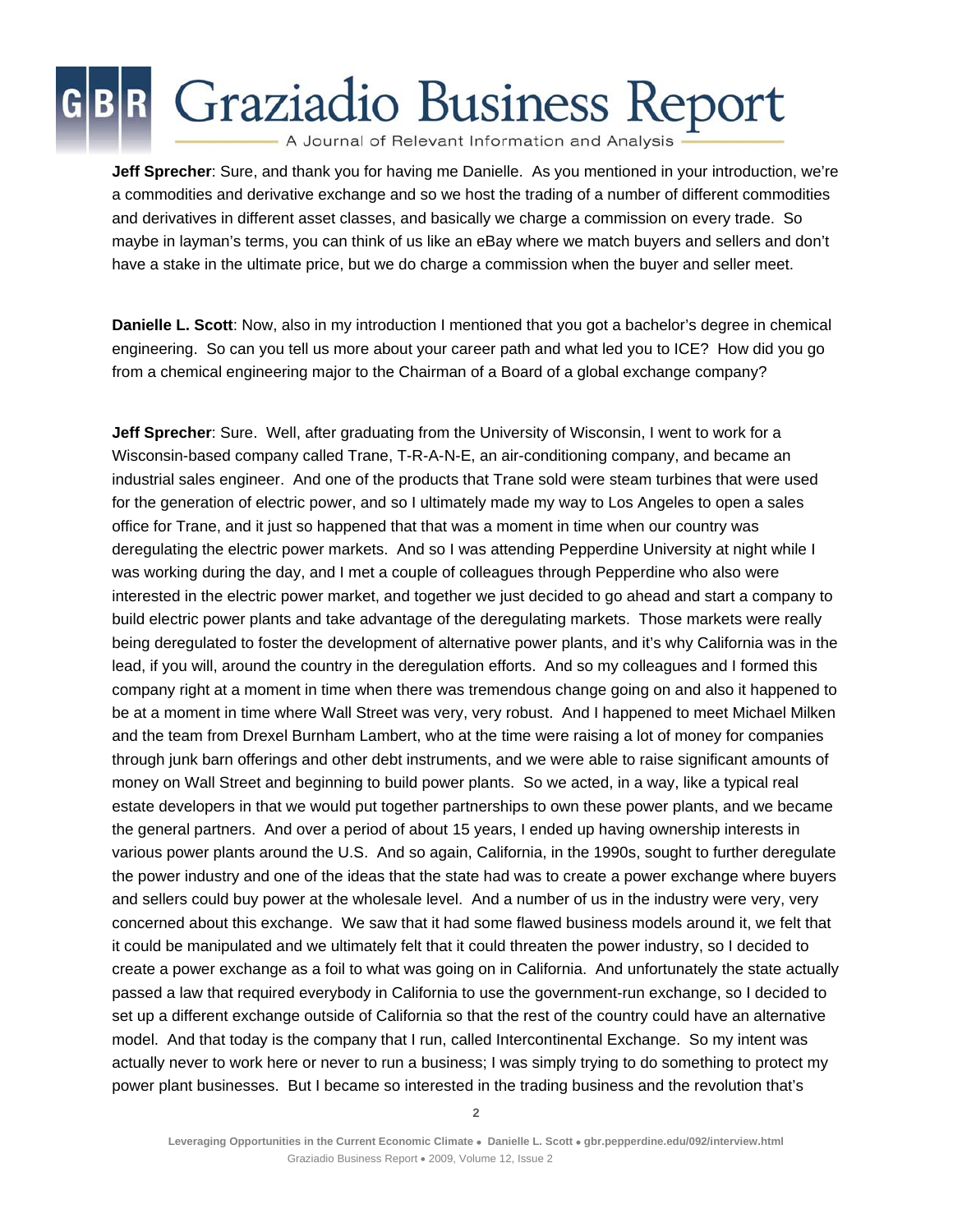A Journal of Relevant Information and Analysis

going on in the globalization of trading, the electronification of trading, that I actually left my power plant job, spent full-time working in the exchange business and basically have built this company, and ultimately taken it public, as you've mentioned.

**Danielle L. Scott**: Right. And that actually leads me to my next question, because you took ICE public after just five years of operations; was that your goal from the beginning? And what was the process leading up to that point?

**Jeff Sprecher**: Sure. It was a goal. I was the 100 percent owner of the company when I started it, and one of the things that I realized about an exchange is that it's only as valuable as the number of buyers and the number of sellers that show up at the exact same moment in time. So it's a complicated business to start, because not only do you have to go out and get new customers; they all have to come at exactly the same moment for it to be effective. In other words, think of logging into a website where you want to buy something and there are no sellers, and later a seller comes in and there are no buyers, so the commerce can't start until people arrive together. So in trying to solve this problem, what I ultimately did was approached 13 very large energy trading companies around the world, and I offered to give them a stake in the business, so I basically just gave them equity in the company in exchange for commitment that they would come at a moment in time and commit to buy and sell through the platform. And we needed a way of getting those people to exit the business at some point in time and so we started to contemplate the idea that we would need to do a public offering, and that was important in the sense that we built the business from the beginning to be a public company. We were able to put systems and recruitment people from the beginning that had a goal towards being a public company.

**Danielle L. Scott**: So can you tell me, in general, what should management teams always keep top of mind to help make this private to public transition go as smoothly as possible? What kind of lessons did you learn?

**Jeff Sprecher**: It is quite a different phenomenon, running a public company then a private company. And so as I mentioned, we were fortunate to have that as a goal because one of the big issues that we all face as public companies is the ability to be transparent, the ability to communicate the financial performance of the company, and to be able to help others predict the future financial performance. And that means that internally, you really have to have some very good people and systems that understand the business, that are accounting for the business in real time, and that are providing senior management that are externally-facing with a lot of information so that you can be accurately communicating to the investing public. I happen to be talking to you today from New York where I'm here, frankly, because I'm having investor meetings, and one of the big parts of my job, and probably occupies at least a third of my job now, is simply talking to shareholders and potential shareholders about the company. And so, you know, part of my own career growth has been learning to delegate the operation of the business to others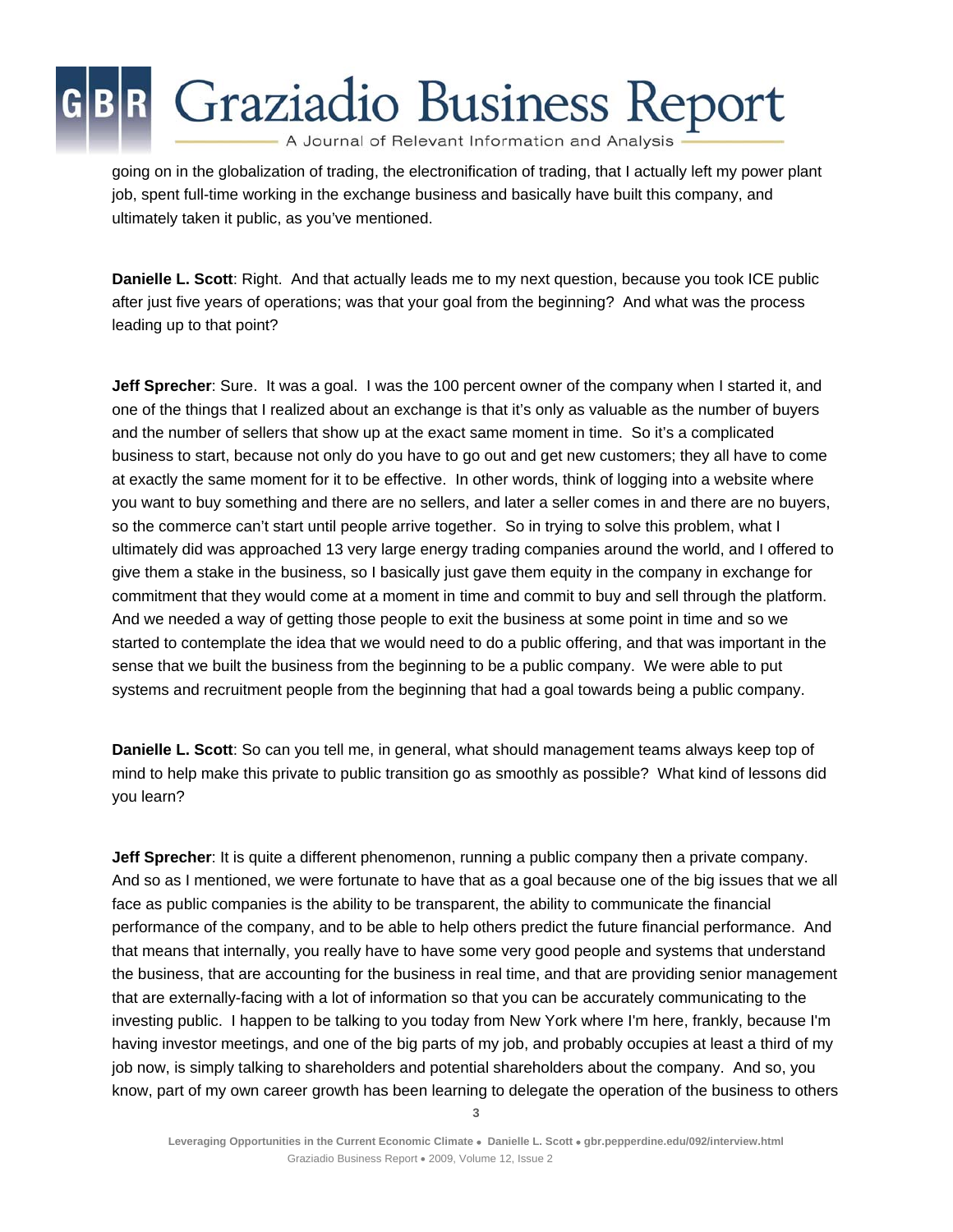A Journal of Relevant Information and Analysis

so that I can be out talking to people, and that was a difficult lesson for me to learn as a small business entrepreneur; to let others take control of things so that you can free yourself up.

**Danielle L. Scott**: I can imagine that one of the things that you need to talk to potential shareholders to quite a bit is ICE's growth and acquisition strategy, and you seem to have gone through quite a few acquisitions in the past couple of years. So can you tell me more of what your growth vision is and what the rationale is for the acquisitions that you've made?

**Jeff Sprecher**: Sure. Well, first of all, one of the great benefits of being a public company is that you do end up with acquisition currency in the form of your own stock, and you do have the ability to access capital markets in a much more convenient way as a public company. And so I've taken advantage of that, as you've mentioned, to do a number of acquisitions. What's happening in the trading world are a number of trends that are intersecting, and I've simply tried to acquire companies that move quickly as opposed to trying to organically build against the changes that are happening. So exchanges in commodities used to be open outcry trading venues; they were places where guys in funny jackets stood around in a big room and flashed hand signals at each other. And in fact, if you watch CNBC or Bloomberg Television during the day, you'll see that there are still some vestiges of that, and they make good backdrops for television. But the reality is that the bulk of trading that is done today is done electronically, and what electronic trading has allowed to happen is that people around the world can simultaneously put price signals and do commerce across computer networks, and so I've been buying businesses that help get us more global, or help move us into new asset classes that are on the cusp of moving from essentially analog to digital trading. And we've done a series of acquisitions, and one of the things that we acquired that some of your listeners will certainly be aware of is a company called the New York Board of Trade, which is the world's leading coffee, cocoa, cotton and orange juice exchange, and the reason that a lot of people are aware of that company is that it was the backdrop for the movie "Trading Places" with Eddie Murphy. And so if you watch that old movie, you'll see that they're in a big room flashing hand signals; today, the bulk of that business is done globally, electronically, by people with mice on computers and also by computers that are trading against other computers. So that's an example of the kind of business that we've wanted to acquire to take advantage of the changing landscape that we're facing in globalized trading.

**Danielle L. Scott**: So through all of these seemingly rapid fire developments, you've talked to me personally, one of the lessons that you've learnt was kind of letting go of operations so that you can take a more high level approach to getting shareholders. But as a business, as a whole, what are some of the other lessons that you've learnt? In the operations, for example, what lessons did you have to learn?

**Jeff Sprecher**: You know, I believe that companies are simply collections of people and so the most important asset that a company has is its employees. And so I've gone from being a small business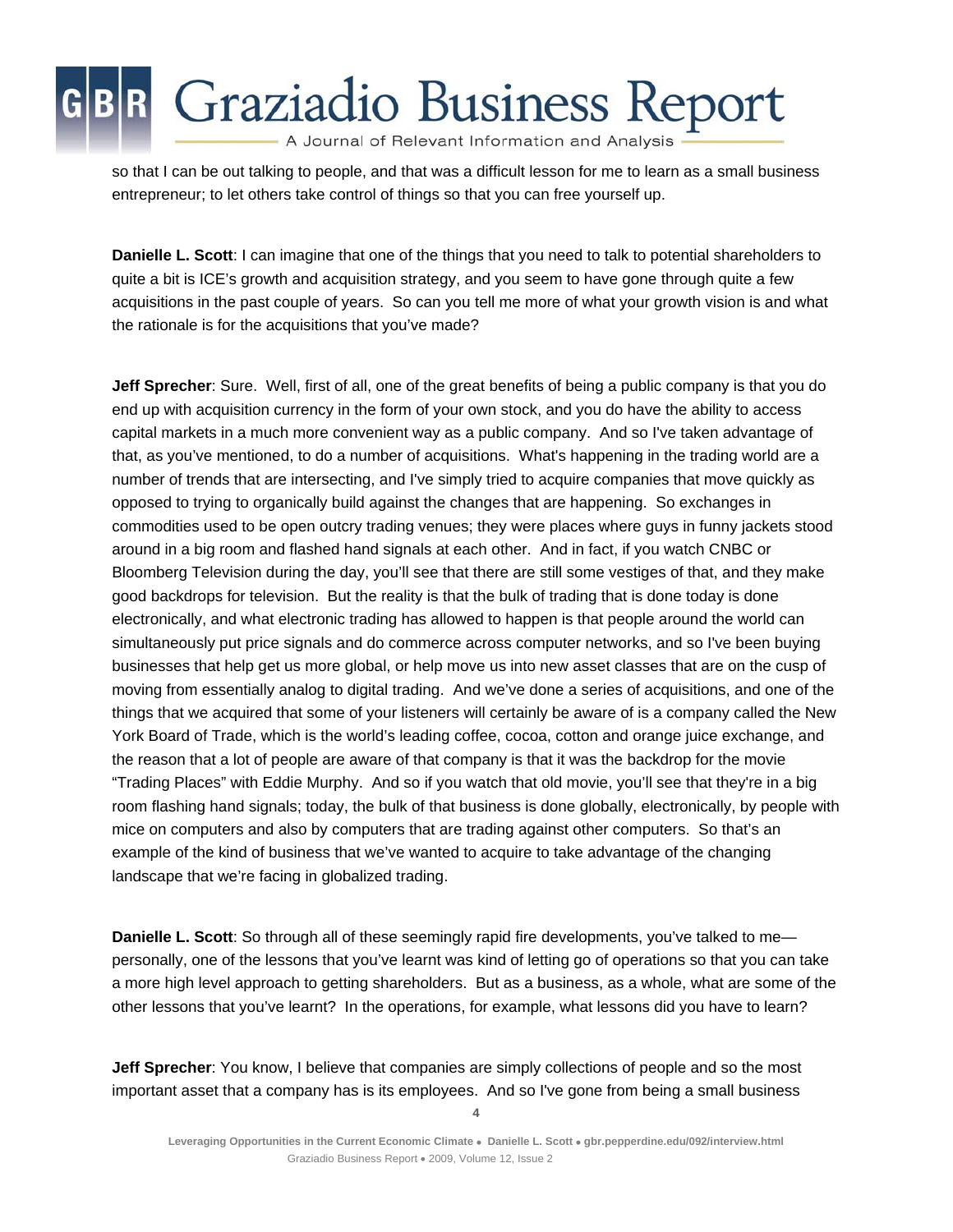A Journal of Relevant Information and Analysis

entrepreneur; I mean, the sole owner of this company that I was starting, to today having a global enterprise that has billions of dollars of net worth and people working all around the world. And so what I really have learnt is that hiring quality people is the most important thing that a company can do, and then giving those people the freedom and the flexibility to take risks and to correct their mistakes before mistakes fester and become too bad, is really the culture that we've tried to achieve, and it's obviously the most complicated part of running a business. One of the things I actually learnt at Pepperdine, in an organization behavior class that I took there, was trying to manage conflict resolution. And companies that have good conflict resolution tend to actually have good managements and good operations. So we set up meetings specifically to allow people to comment on parts of the business where they don't have operating responsibility; in other words, I like to put a meeting together where you bring talent from all over and you talk about the entire company and you let everybody criticize other parts of the company and make those people that run those businesses defend their decisions. You do that in a closed environment where people can feel that they can talk freely, and then you don't leave until there's been resolution on these issues. And by instilling that, I really think that we've been able to grow our business very, very quickly and to minimize the kinds of mistakes that we've made, and actually bond the management team together in a sense of camaraderie and empowerment that has helped make my company grow so fast.

**Danielle L. Scott**: One of the things that you just said, when the first criteria is hiring quality people, so can you tell me a little bit more about what criteria you use in building your management team?

**Jeff Sprecher**: I'm not probably a good textbook example, because I really do believe that first impressions matter. I've hired people that have no experience in the area that we have tasked them for, but have been impressed by their leadership skills or their contributions that they've made in completely unrelated areas. So I tend to think that it's much easier to train somebody about the business than it is to find good people, so better to find people and then train them, as opposed to simply narrowing your search focus to people that have, you know, specific domain. I'll give you an example; we had a very, very complicated operation and we really needed somebody to come in and help organize our technology. I approached and hired the guy who was the president of my condominium association who was running our condo board, because I went to one of those meetings, I watched him manage that meeting, and I could see that he was a natural leader and that he was very, very good at driving consensus. And today, he's a senior officer in the company, has, you know, really grown with the company and it's been a tremendous hire. Also, I bought a small technology company that had 22 computer programmers that were working there, and as soon as I went in to introduce myself, one of the computer programmers asked me if he could talk to me privately. And he came in and he told me all of the problems that this group was having and basically said, "If you don't fix these problems, everybody here is going to quit." And I said to him, "Okay, you go fix those problems," and he said, "What do you mean, me?" And I said, "Look, somehow that group of 22 people through that you were the appropriate guy to come in here and deliver that message to me, so I'm assuming that when you go back and deliver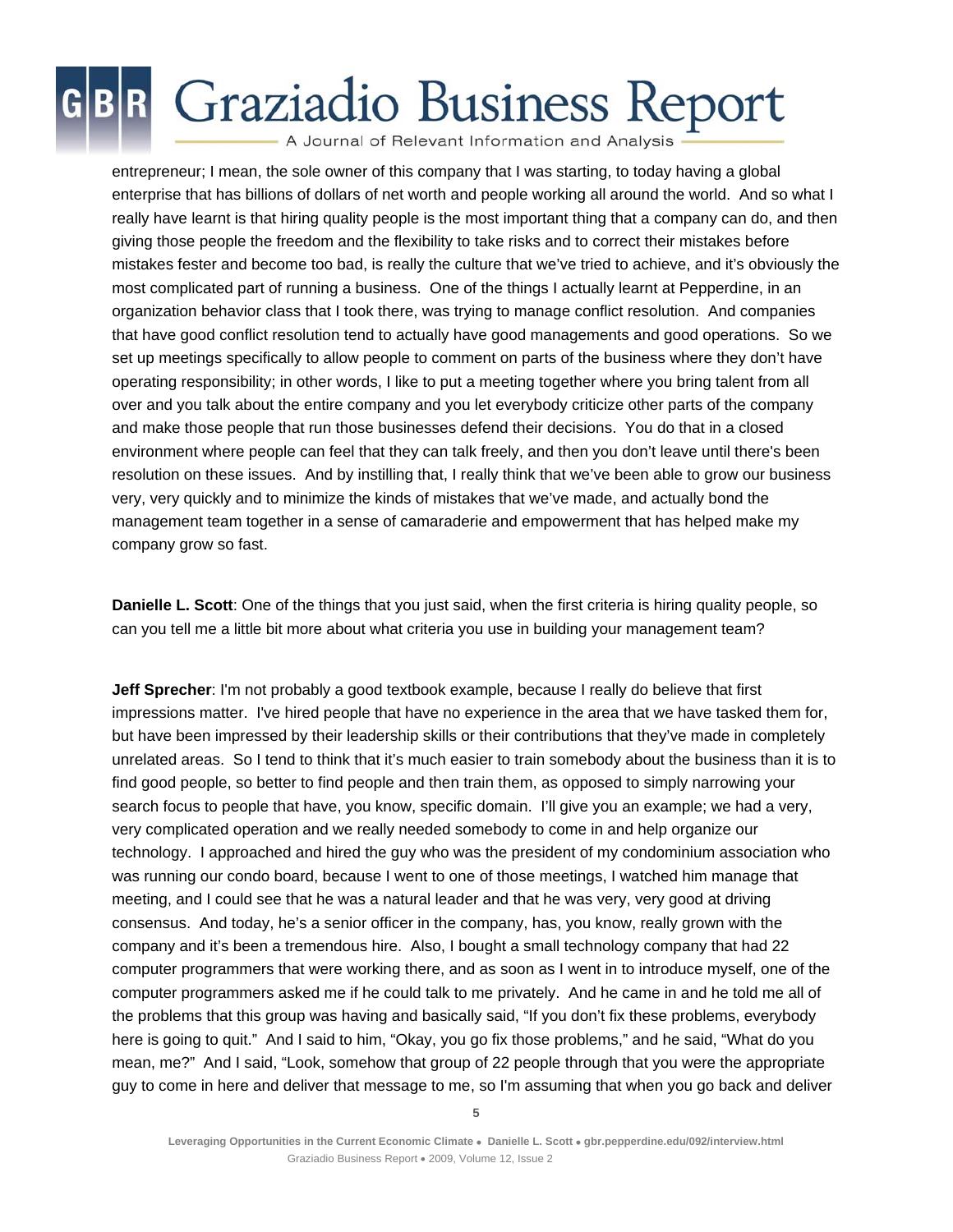A Journal of Relevant Information and Analysis

the message that it's going to be fixed, they will equally take that direction and message from you," so I promoted him; today he's our Chief Technology Officer. And so those are examples of very, I guess, unconventional hiring techniques, but they've worked well for our company because part of what we're trying to do is look for new opportunities and so, you know, there aren't really skill sets that are around for something that's news or something that hasn't been invented yet, and you're better off to just have a high quality person that can problem solve and help lead people and drive consensus.

**Danielle L. Scott**: So my next question was going to be about the top three drivers of ICE's unprecedented growth and success. I would imagine one of those, from your previous answers, would be the people that work there. What other two drivers would you say have really driven ICE's success?

**Jeff Sprecher**: We've positioned ourselves in a number of intersecting trends that have just-- you know, we can't take any credit for, but what we can take credit for is seeing those trends and basically, you know, putting our sail into that wind. And one of the biggest trends that's going on is really the flattening of the Earth and the fact that business is being done globally. And we've all read about and heard about the growth of China, for example, and the tremendous imports and exports that are going on in that country. Well, in my business, which is helping buyers and sellers meet to trade commodities, it was very, very important to have a global reach. And that trend of true globalization, of commerce, is something that played into my company's ability as we were taking regional businesses and putting them online and taking them global. Another thing that has happened, and particularly students at Pepperdine I'm sure are aware of this, is the world is going more and more electronic. Information that you and I are consuming and reacted to and the way we're reacting to it is increasingly being done across computer networks, and communication and commerce is increasingly electronic. And companies want to take costs out of their businesses by having more straight-through processing and less friction in transaction costs, so that trend has also played into the use of electronic trading around the world. So I think, you know, you sort of led me into the answer, which is if you have very good people and then you can identify some macro economic trends that you can position yourself in, it's relatively easy then to grow a business.

**Danielle L. Scott**: Now, one of the overwhelming macro economic trends right now is the economic downturn. So how is ICE faring in this new economic reality and how has it changed, or has it changed, the company's sort and long term strategies?

**Jeff Sprecher**: I think it's a mixed bag for us. We all are, I think, sensitive to the price of oil and are aware that last summer, oil approached \$145.00 a barrel and today, it's closer to \$45.00 a barrel, and my company hosts the trading for about half of the world's crude oil trading. And so the trading volume in crude oil, we're up around 25 percent over a year. In other words, all of that price volatility has led to tremendous emphasis being placed by integrated oil companies and refiners and others to lock in low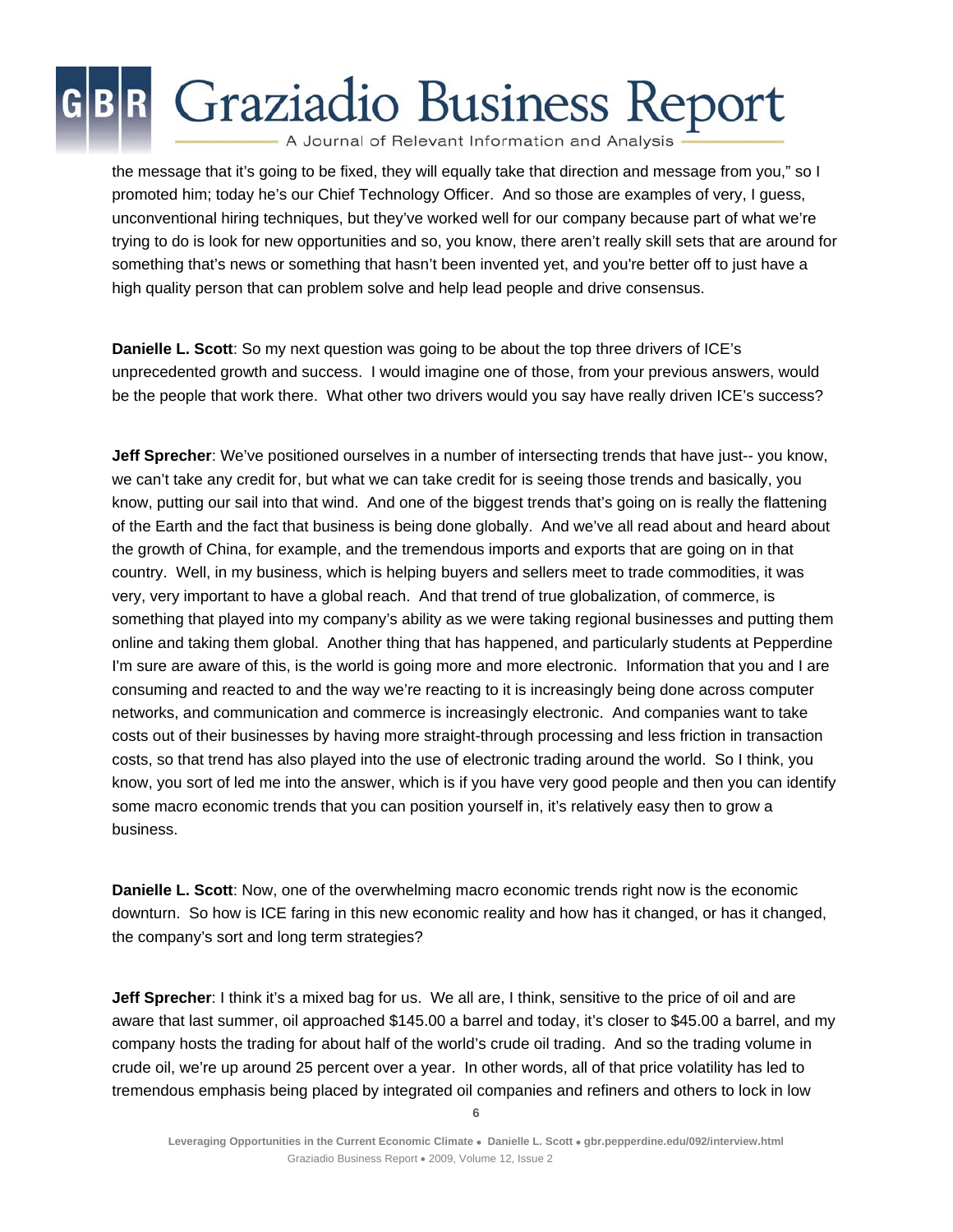A Journal of Relevant Information and Analysis

prices or exit positions that they had where they had locked in high prices. And so there's been a big volume there. We also, as I mentioned, host a number of agricultural markets for trading. The world's sugar market is, for example, traded on our platform. Sugar is one of those commodities that is really consumed by the global population during times of prosperity. We all, as we have more money, consume more desserts, eat more high value foods that may have sugars in input, and sugar is also used in Brazil to make ethanol, so it has a component of it that's sensitive to the price of oil. And when you look at the sugar market today, because of the problems accessing capital, particularly for emerging markets, you can see there's been a big downturn in the trading of sugar. So I would say across our businesses is a bit of a mixed bag. Probably the most exciting thing that we're working on right now is to create a clearing house for credit default swaps. Clearing house is simply an institution that would become the buyer for every seller and the seller for every buyer, so it guarantees the price and performance and takes away your counter-party risk. And the world desperately needs to get some of these exotic derivative contracts off of the books of the banking community and put into a venue where there can be price transparency, where the true value can be discovered, and where people will not be afraid of the collapse of their counter-party. So we've been working with the New York Fed, with Tim Gitner who was, until a few days ago, the head of the New York Fed on developing a clearing infrastructure that we hope that we'll be able to launch within the next few weeks. So we are trying to be opportunistic and look for areas where the global downturn has created new opportunities and position ourselves in those as well.

**Danielle L. Scott**: Now, every day in the news, it's doom and gloom about the economy, but I'm not hearing doom and gloom at all from you, so what are your predictions for 2009 and moving on with ICE? It seems like you're optimistic that there are a lot of new opportunities that are coming that you can take advantage of.

**Jeff Sprecher**: Yeah, I think part of it is my nature as a small business entrepreneur. First of all, I do agree with most of the pundits that the financial community is pretty bad, and in my position as the head of an exchange, I have an opportunity to get to know a lot of the senior executives around Wall Street, and certainly they are concerned about cascading problems moving out of mortgages into credit cards, into commercial real estate, and it's very hard to see an end to the credit contraction right now. But in terms of me as a business manager, all that represents a changing environment, and whenever there is change, there are opportunities. And what we've been focusing on is letting go of those things that we can't control and focusing on the areas that we can control and try to position the business in areas of change and for companies that can do that, you can really accelerate yourself against your competition. For some reason, all of us as humans sort of resist change, but when you think of the most important times of your life, the most memorable times of your life, like the birth of a child or a marriage or the loss of somebody that you cared about, it is extreme change that provides, you know, the things that build your character and your memory. And so trying to comfort my staff and get them to focus on the fact that these are amazing times for us to advance our business against our entrenched competition is really part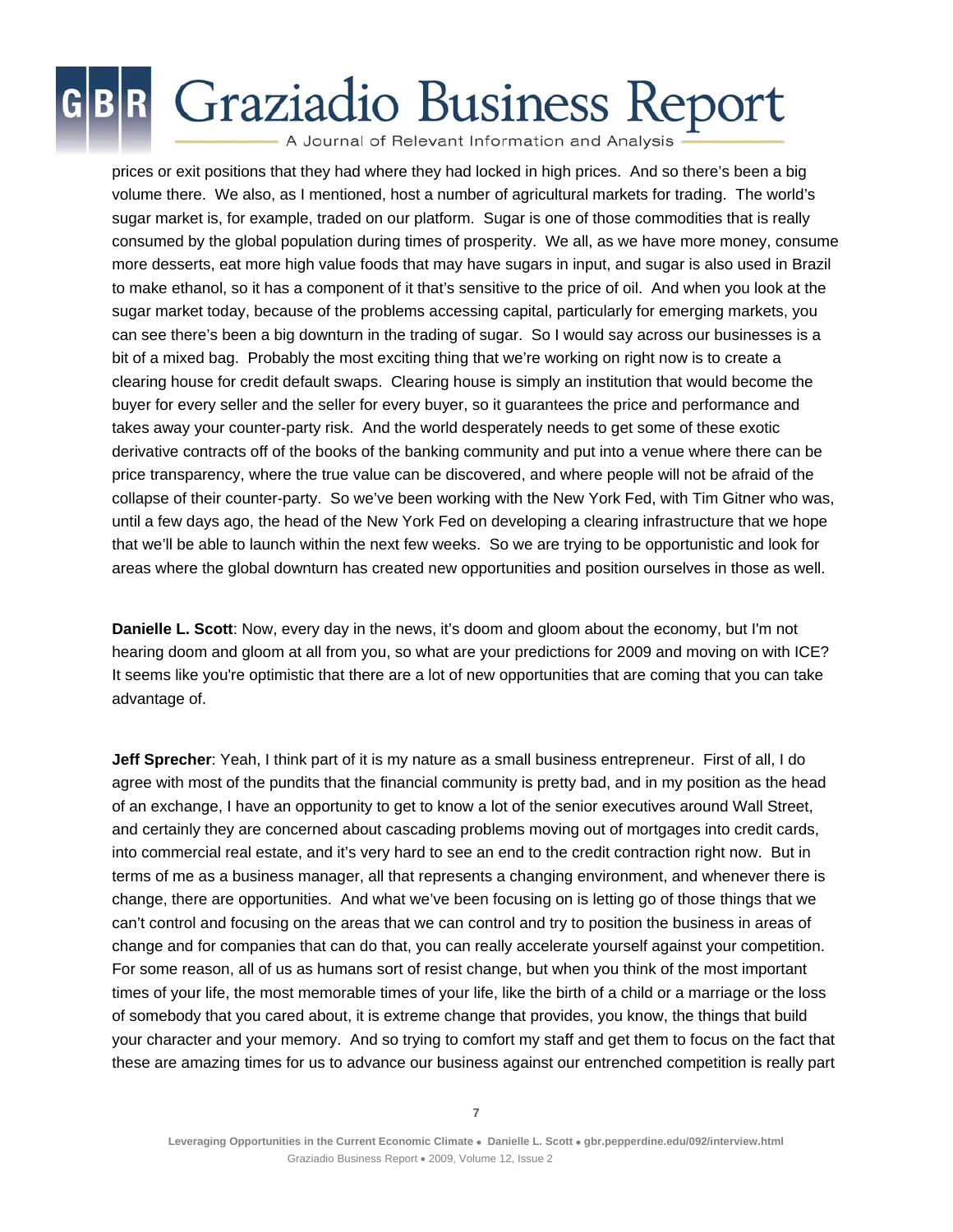A Journal of Relevant Information and Analysis

of my job, and it's something that we actually are quite excited about because these are almost unprecedented times in the global economy.

**Danielle L. Scott**: One of the exciting new developments with ICE, it seems to me, it looks like ICE Millions. You were on the cover of the October 2008 "Profit and Loss", and they talked quite a bit about ICE Millions within the article, so can you tell us a little bit more about that and why it's an exciting development?

**Jeff Sprecher**: ICE Millions is a new product that we're launching. It's basically foreign exchange, so the dollar versus the yen, or the dollar versus the euro. And foreign exchange trades has pairs, and typically the foreign exchange market is traded through banks and is physically delivered, so if you and I were to trade the dollar versus the yen in T plus two days, we actually end up with yen in our bank account. Well, in these chaotic times right now, there's a lot of people that want to hedge or speculate in the currency fluctuations that are going on, whereas the economies are trying to deal with their own economies through their Treasuries and banking systems. And so there's a lot of fluctuation in currency right now, and a lot of people don't want to end up with yen in their bank account in two days; they simply want to trade the value of the dollar against the yen and have the cash settled. And secondly, there's a lot of people that don't want to have even a two day credit exposure to a bank, so we came up with the idea of trading cash settled currency pairs that would be cleared in a clearing house where we would become the buyer to every seller and the seller to every buyer, and we'd collect the collateral on people's behalf. So to a certain degree, if you think of PayPal and eBay, we'll stand in the middle and guarantee performance and we will not convert you to the opposite currency, but simply pay you the economic value of that currency. So this is again one of those things where we're looking at the landscape, we see problems in trading, we see problems in counter-party risk with banks, and we're hoping to take advantage of those opportunities to put a product out into the world that we think people will really be interested in.

**Danielle L. Scott**: And one of the things that you talked about was the price of oil last year this time, as opposed to right now. In your opinion, for someone who's mired in the energy markets, what are the factors affecting the deflation in energy commodities?

**Jeff Sprecher**: I think one of the things that's misunderstood by a lot of people is how quickly prices can move in commodities, particularly critical commodities like oil. And for those in your audience that are in California, we witnessed something similar in the energy problems in California about 10 years ago, and it's a phenomenon that I guess I could best explain by using an example, and that is that if you were to go into a hospital for an operation and that hospital had 10 bottles of oxygen that they could use during operations and you were the eleventh patient, how much would you pay for a bottle of oxygen? Well, knowing that that may be there to save your life, it would be very, very important for you to make sure that you paid enough to be one of the lucky people to get a bottle of oxygen. If you turn it around and think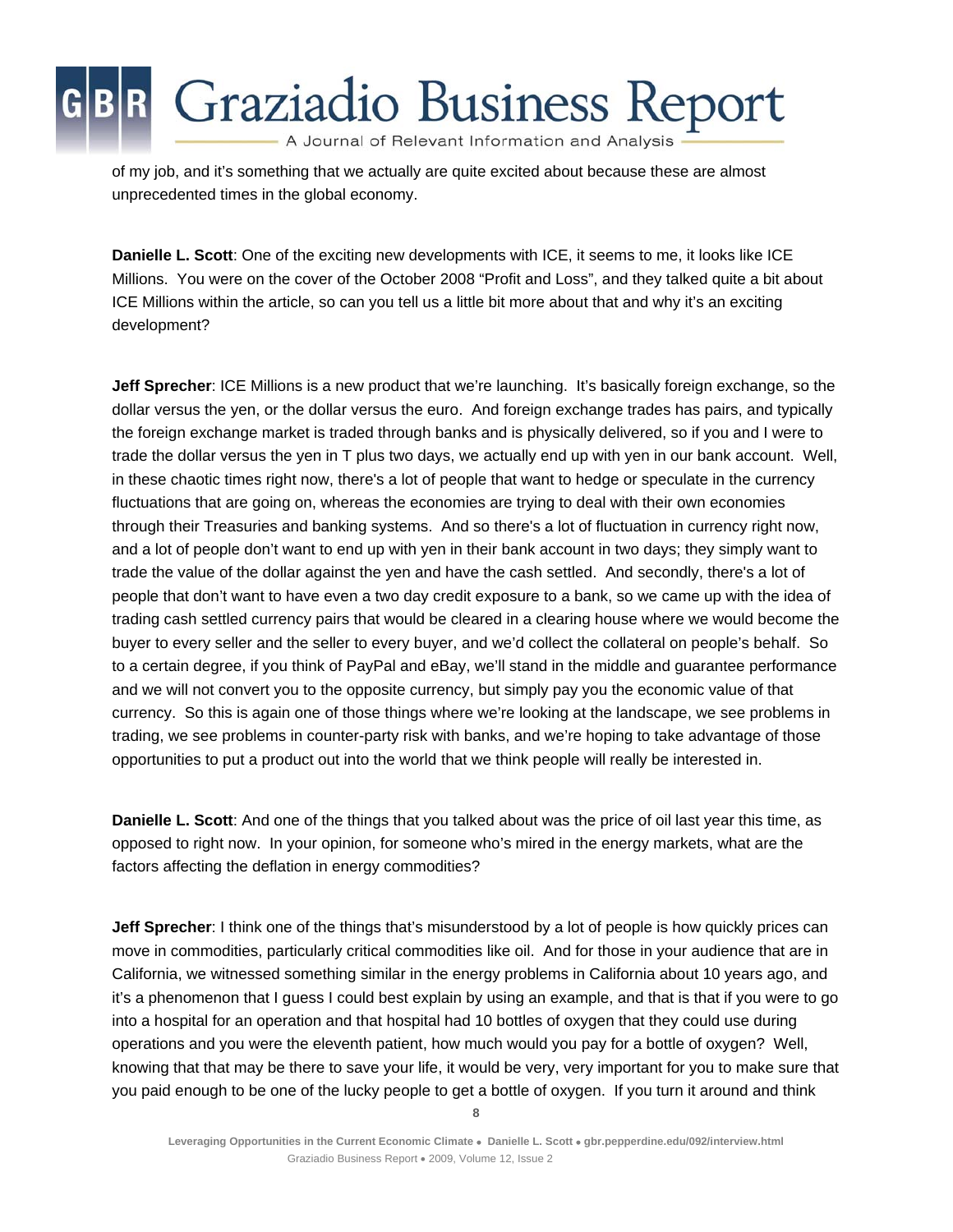A Journal of Relevant Information and Analysis

about the hospital that has 10 bottles of oxygen and you're only the ninth patient, the bottle of oxygen is probably going to be priced at whatever the cost of oxygen is. So what you see in that example is that once you get to a tipping point where supply and demand are at the margin, prices can expand very, very quickly and they can also collapse very, very quickly, and that's largely what we see that's happened in the oil business. We were at a point this summer when the world was still going through tremendous growth, there was tremendous sense that business was going to keep going and that we did not have enough crude oil to satisfy the world demand. As soon as we started the recession, consumption dropped down a little bit. In fact, it actually started when Westernized countries started using less petroleum just by driving less miles. We got underneath that tipping point, and the prices collapsed back down to the cost of production. So frankly, very little has changed in the world in the oil supply and demand equation, other than the fact that right now, we're below this tipping point. But it doesn't take much global demand to push us back over that, and so I'm hoping that, just as a citizen of the United States and watching our Congress grapple with energy policy, that we're not lulled into this sense of very, very low prices, because it is amazing how quickly they can ramp up.

**Danielle L. Scott**: Jeff, I think you've given us a great overview of ICE and how you've been able to take advantage of the opportunities that were presented in front of you and kind of see a couple of steps into the future as to what will be the opportunities, so I think you would be a great person to ask for advice. What advice do you have for current and recently graduated MBA students? What do you wish you knew then that you know now?

**Jeff Sprecher**: Well, first of all, you know, I don't want to sound too clichéd, but really, I think success comes by doing things that you love with people that you enjoy being with. And I remember when I was in college; at the time, a lot of people wanted to become doctors because at that time, doctors were a notable profession, they made a lot of money, there was a lot of status affiliated with being a doctor. Today, if you go talk to your average doctor, they'll tell you how hard that job is, how difficult it is to make money in that environment and how the risk and rewards of being in the medical profession today have really dramatically changed. I point that out just because, you know, you would hope the people that are in the medical profession just enjoy care-giving and being doctors, because the economy and what people are paid and how people earn status can change so much over time. So the best thing you can do is just something that makes you happy. Do it well, and all the other accolades that one may have in terms of earning respect and earning a living and taking care of the people that you take care of will flow out of that. And I suspect there's a lot of graduates coming out of Pepperdine and other schools today that had hoped for Wall Street careers, and today, you know, thousands of people are leaving Wall Street. Sort of, there's a mass disenchantment right now with being affiliated with Wall Street, and look how quickly that changed; really, just in 18 months. So don't think about, you know, finding a career based on status or economics or what have you; think about what you enjoy doing and give yourself permission to fail and give yourself permission to try to do the things that you love.